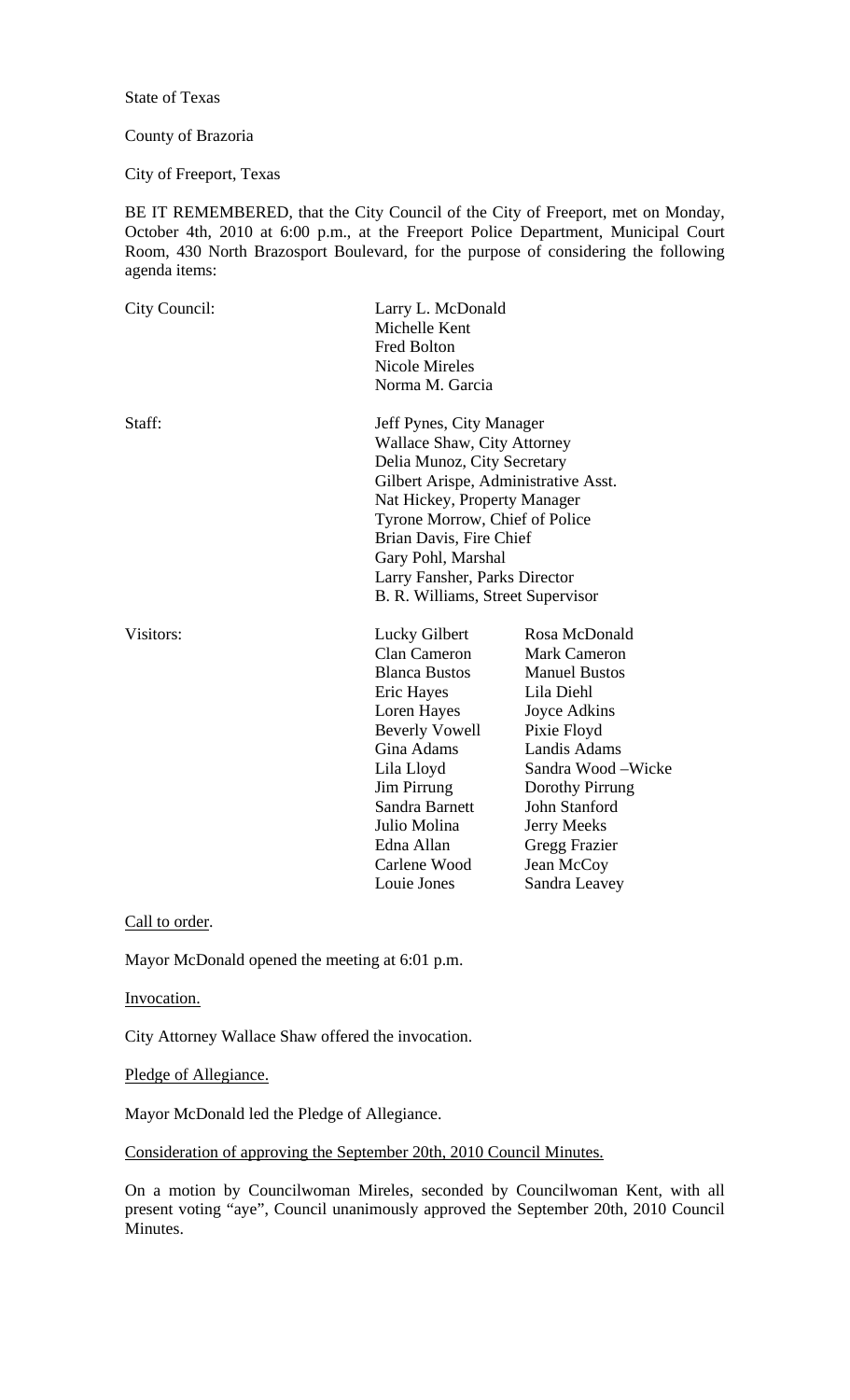Attending citizens and their business.

Lucky Gilbert is a volunteer and supporter of the Summer Time Blues Festival. The festival keeps getting bigger and better and thanked all for the support the city has given the festival. The community has been good to him and his family and is proud to live in Freeport.

Sandra Wood-Wicke stated that she is not against the communication tower but opposes the location. She does not want the antenna erected near schools and in the middle of a neighborhood. There is an antenna erected on Gulf Boulevard and it is an eyesore. She preferred the antenna be erected in an industrial area or out of town.

Consideration of calling a public hearing regarding Chapter 370.002 of the Local Government Code and Division (A) of Section 130.99 of the Code of Ordinance of said City to review the juvenile curfew ordinance of said City.

On a motion by Councilwoman Kent, seconded by Councilwoman Garcia, with all present voting "aye", Council unanimously approved October 18th, 2010 setting a date for a public hearing regarding Chapter 370.002 of the Local Government Code and Division (A) of Section 130.99 of the Code of Ordinance of said City to review the juvenile curfew ordinance of said City

Consideration of approving the bids and awarding the mowing contract for the City of Freeport.

On a motion by Councilman Bolton, seconded by Councilwoman Mireles, with all present voting "aye", Council approved the bids and awarded the mowing contract to Bustos Lawn Service, P.O. Box 2316, Freeport, Texas.

Consideration of authorizing the City Manager to complete the sidewalk pedestrian mobility project on Skinner from Ave. J. to Freeport Oaks Apartments.

City Manager Jeff Pynes explained the modifications to the storm water drainage ditch, using 24 inch pipe, costing approximately \$52.863.

Mayor McDonald stated that there is a flooding issue down Skinner Street to Ave. J to the Freeport Oaks Apartments and preferred that a 36 inch pipe be installed instead of 24 inch.

Councilman Bolton asked for the cost of installing a 36 inch pipe verses a 24 inch pipe.

B. R. Williams, Street Supervisor did not have the exact cost.

On a motion by Councilwoman Garcia, seconded by Councilwoman Kent, with all present voting "aye", Council approved to authorize the City Manager to complete the sidewalk pedestrian mobility project with a 36 inch pipe with stipulations not to exceed \$62,000.

Consideration of approving a Residential Tax Abatement application for Norma & Julio Molina, new construction at 821 N. Ave. C., Freeport, Texas.

On a motion by Councilwoman Garcia, seconded by Mayor McDonald, with all present voting "aye", Council unanimously approved a Residential Tax Abatement application to Norma & Julio Molina, new construction at 821 N. Ave. C., Freeport, Texas.

Consideration of the Planning Commissions recommendation regarding a Specific Use Permit for Abundant Life Church to operate a church on Block 600, Lot 10-SW/2; Lot 11, Velasco Townsite, known as 606 North Gulf Boulevard.

On September 28th, 2010 the Planning Commission met and denied a Specific Use Permit for Abundant Life Church to operate a church on Block 600 Lot 10-SW/2; Lot 11, Velasco Townsite, known as 606 North Gulf Boulevard.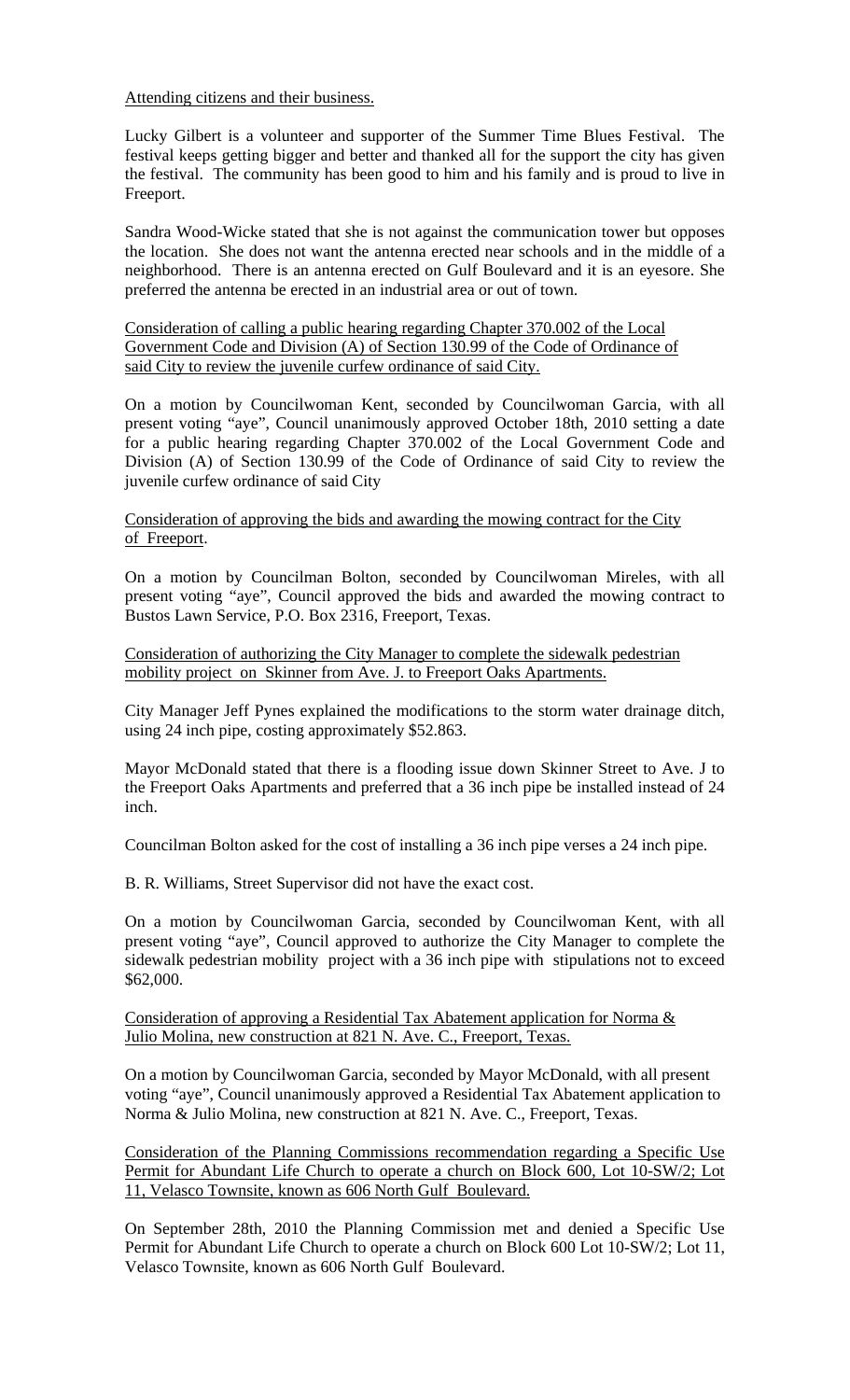Joyce Adkins said that the church has no parking.

On a motion by Councilwoman Kent, seconded by Councilman Bolton, with all present voting 3 to 2, Council denied a Specific Use Permit for Abundant Life Church to operate a church on Block 600 Lot 10-SW/2; Lot 11, Velasco Townsite, known as 606 North Gulf Boulevard. Mayor McDonald and Councilwoman Garcia opposed.

Consideration of the Planning Commissions recommendation with regard to a Specific Use Permit to Capital Telecom to erect and operate 120 foot communication antennae on a 50 ft. by 50 ft., parcel of land out of Lot l, Freeport Properties Subdivision, known as 1744 W. 4th Street.

Sandra Wood-Wicke stated that she is not against the communication tower but opposes the location. She does not want the antenna erected near schools and in the middle of a neighborhood. There is an antenna erected on Gulf Boulevard and it is an eyesore. She preferred the antenna be erected in an industrial area or out of town.

Sandra Barnett of 1630 W. 4th suggested relocating the communication tower.

Joyce Adkins of 102 N. Ave. C. said no one wants the communication tower erected just the requester.

Eric Hayes of 1507 W. Broad opposes the location, not the communication tower.

Mike Nevil of 1532 West 9th opposes the communication tower and that it is bad planning. He prefers it be installed in an industrial location.

Loren Hayes of 1531 W. 2nd Street spoke to his neighbors on the 1500 and 1600 Block and all opposed the proposed communication tower.

Larry and Glenda Fansher of 1630 West 10th, opposes the communication tower. He requested a moratorium be placed on all proposed communication towers.

Louie Jones of 1424 N. Ave. F., stated to audience and council that Freeport Business Park was his business. To erect a proposed communicating tower was a small business for Freeport, bringing wireless internet, would not do anything to hurt Freeport, and would not depreciate properties.

On a motion by Councilwoman Kent to deny a Specific Use Permit to Capital Telecom to erect and operate a communication tower, seconded by Councilman Bolton, with all present voting, 2 to 3, motion failed. Mayor McDonald, Councilwoman Garcia and Councilwoman Mireles voted not to deny the Specific Use Permit.

Consideration of approving Ordinance No. 2010-2261 amending the Code of Ordinance by adding Chapter 134, illegal smoking products to Title XIII, General offenses, which will prohibit the use, purchase, possession and sale.

On a motion by Councilwoman Garcia, seconded by Mayor McDonald, with all present voting "aye", Council approved Ordinance No. 2010-2261 amending the Code of Ordinance by adding Chapter 134, illegal smoking products to Title XIII, General offenses, which will prohibit the use, purchase, possession and sale.

Consideration of approving Ordinance No. 2010-2262 amending item (9) of Division (B) of Section 121.05 of the Code of Ordinances of said City to increase the amount of the fee for a non consent wrecker towing to \$130.00.

Chief Morrow researched the wrecker towing fees and recommended to increase the wrecker fees to \$130.00. It is not unreasonable and would be consistent with the other cities in the country.